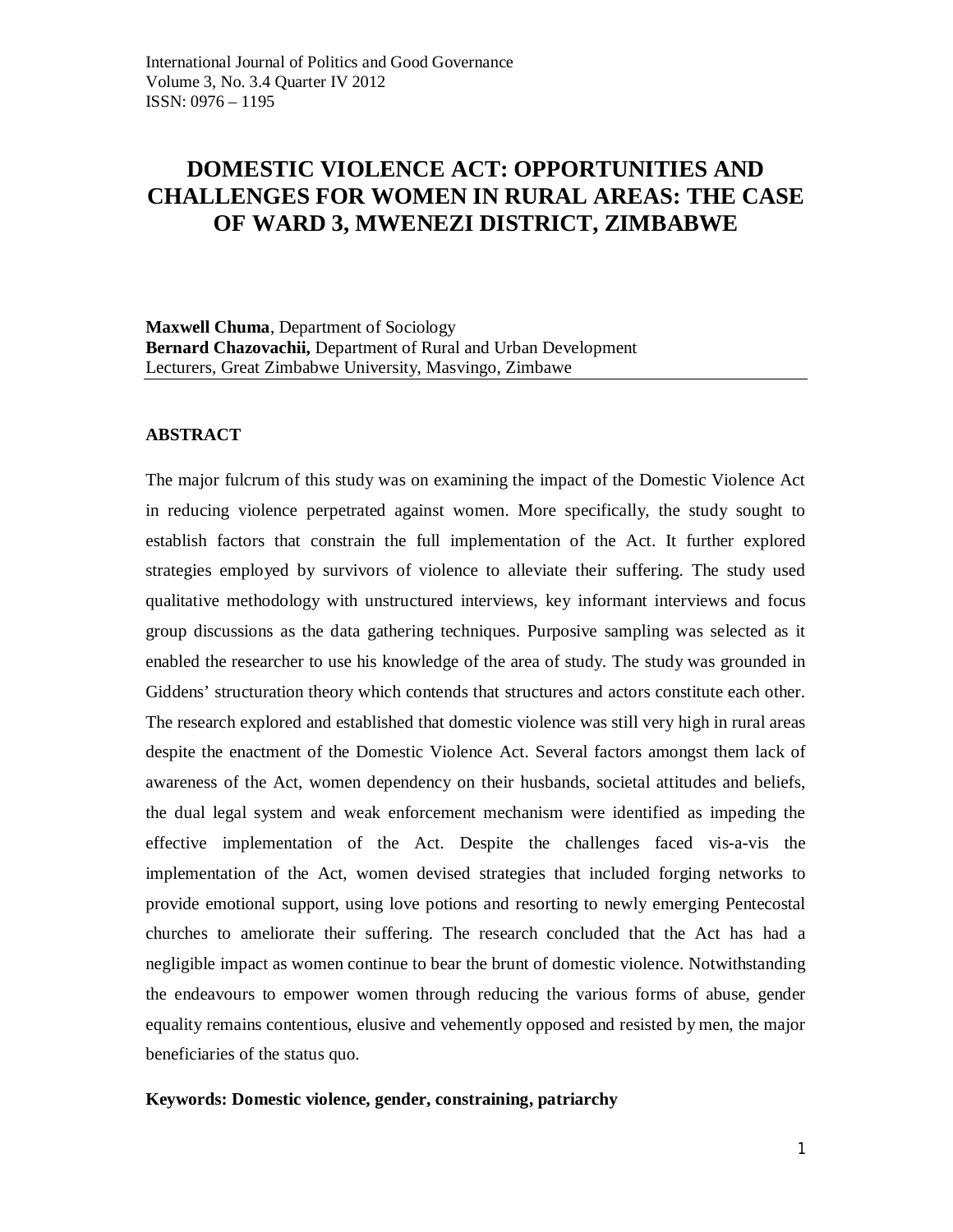## **INTRODUCTION AND BACKGROUND TO THE STUDY**

Domestic violence against women has been acknowledged to be widespread and ubiquitous in the Sub-Saharan region, Zimbabwe included. The proliferation of civil society organisations advocating for the empowerment of the marginalised groups in society has brought the status of women to the core of policymakers across the continent. The annual mobilisation of women throughout the world around the theme of 16 days of Activism against Gender Based Violence from 25 November to 10 December represents a tremendous endeavour to increase awareness of violence against women in all its spheres.

As Pickup et al (2001) observed, domestic violence, to which women are subjected predominantly by men jeopardises their freedom to participate in the social, political and economic realm of life thereby marginalising them from the processes and events that shape their destiny as human beings. The Oxfam Gender Policy (1993), also posited that violence against women constitutes an infringement of basic rights, undermines women's selfdetermination and their ability to lead successful lives. Violence against women, it was further noted not only terrorises individual women and destroys their lives but also damages the social fabric so critical for human beings to realise their potential.

The growing awareness of the significance of domestic violence culminated in the United Nations World Conference on Human Rights (UNWCHR) in Vienna in 1993 placing violence against women at the epicentre of the human rights discourse. In December the same year, the UN General Assembly's adoption of the declaration on the elimination of violence against women added impetus to the gains made at Vienna. In a similar vein, the adoption of the Declaration on the Elimination of Violence against women by the UN General Assembly affirmed that States must exercise due diligence to investigate and prosecute acts of violence against women.

Meanwhile, Zimbabwe has ratified the major international conventions and instruments alluded above and made them part of the laws of the land. It further instituted fundamental policies and legal provisions which in theory offer women a protection of their rights in society. Among some of the legal instruments include, the Legal Age of Majority Act of 1982, Maintenance Amendment Act of 1997, and recently and most significantly, the Domestic Violence Act of 2006 to mention but a few. It was against this background that this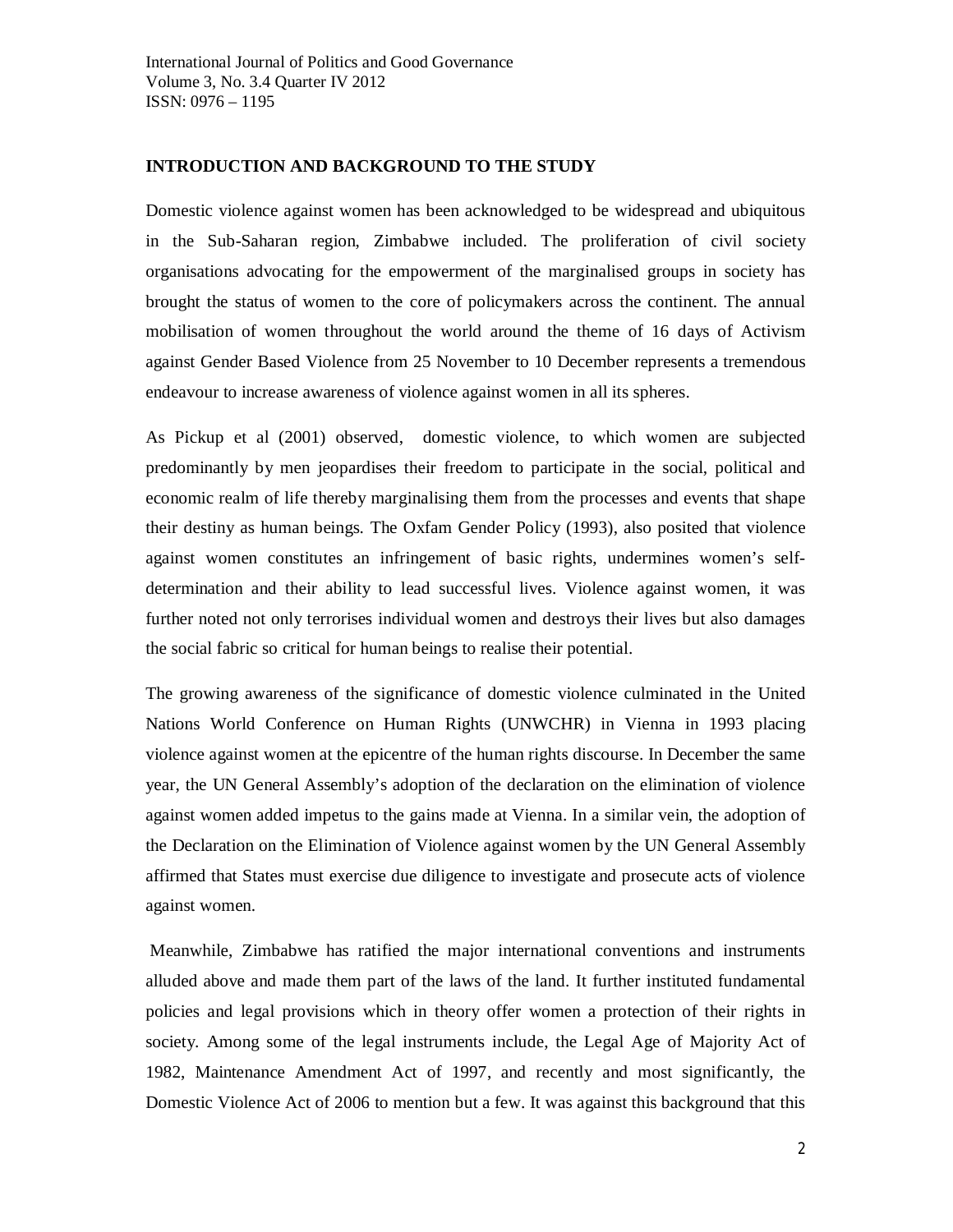International Journal of Politics and Good Governance Volume 3, No. 3.4 Quarter IV 2012 ISSN: 0976 – 1195 paper sought to put into perspective the role played by the Domestic Violence Act to nip domestic violence in the bud. More specifically, it was within the jurisdiction of this paper to examine the factors that constrain or impinge the application and implementation of the Law. The paper further sought to assess the coping mechanisms employed by women to alleviate their suffering.

There is no consensus on the definition of violence against women. However, for the purpose of this study, Heise's definition suffice, at its most basic , violence against women includes any act of force or coercion that gravely jeopardizes the life, body, psychological integrity of freedom of women in service or perpetuating male power and control. Included here would be rape, battery, sexual harassment, genital mutilation and property grabbing (Heise, 1990). The Domestic Violence Act similarly conceptualised domestic violence as any unlawful act ,omission or behaviour which results in death or indirect infliction of physical, sexual or mental injury to the complainant by a respondent((Domestic Violence Act,2007). Prior to the promulgation of the Domestic Violence Act, there had not been any law in Zimbabwe that dealt explicitly and specifically with domestic violence in general and violence against women in particular (Osirim, 2003). A household survey on violence in Zimbabwe found that one in three women reported some form of violence within the household (Musasa Project, 1997).

The practice of beating wives within the household is considered a legitimate punishment for a wife who fails in her marital duties within a cultural milieu that values female obedience and deference to men. Famn cited in Pickup et al (2001) observed that judges in Haiti attribute wife-beating to women's 'disobedience' to their husbands. The perceptions of judges, undoubtedly culminate in judges' reluctance or failing to see such beatings as a violation of women's' rights. Coomaraswamy (1995) weighed in asserting that women have not until recently been protected from domestic violence under both domestic and international human rights law. The public/private dichotomy that has been the backbone of most legal systems has created major challenges for the protection of women against domestic violence. The traditional view that the public and private spheres of life are distinct and divorced from each other is a major barrier for the law enforcement agents to intervene or act against violence that occurs within the household.

Violence perpetrated predominantly by men against women particularly in households is viewed as a normal part of gender relations. According to Zimmerman (1994), many women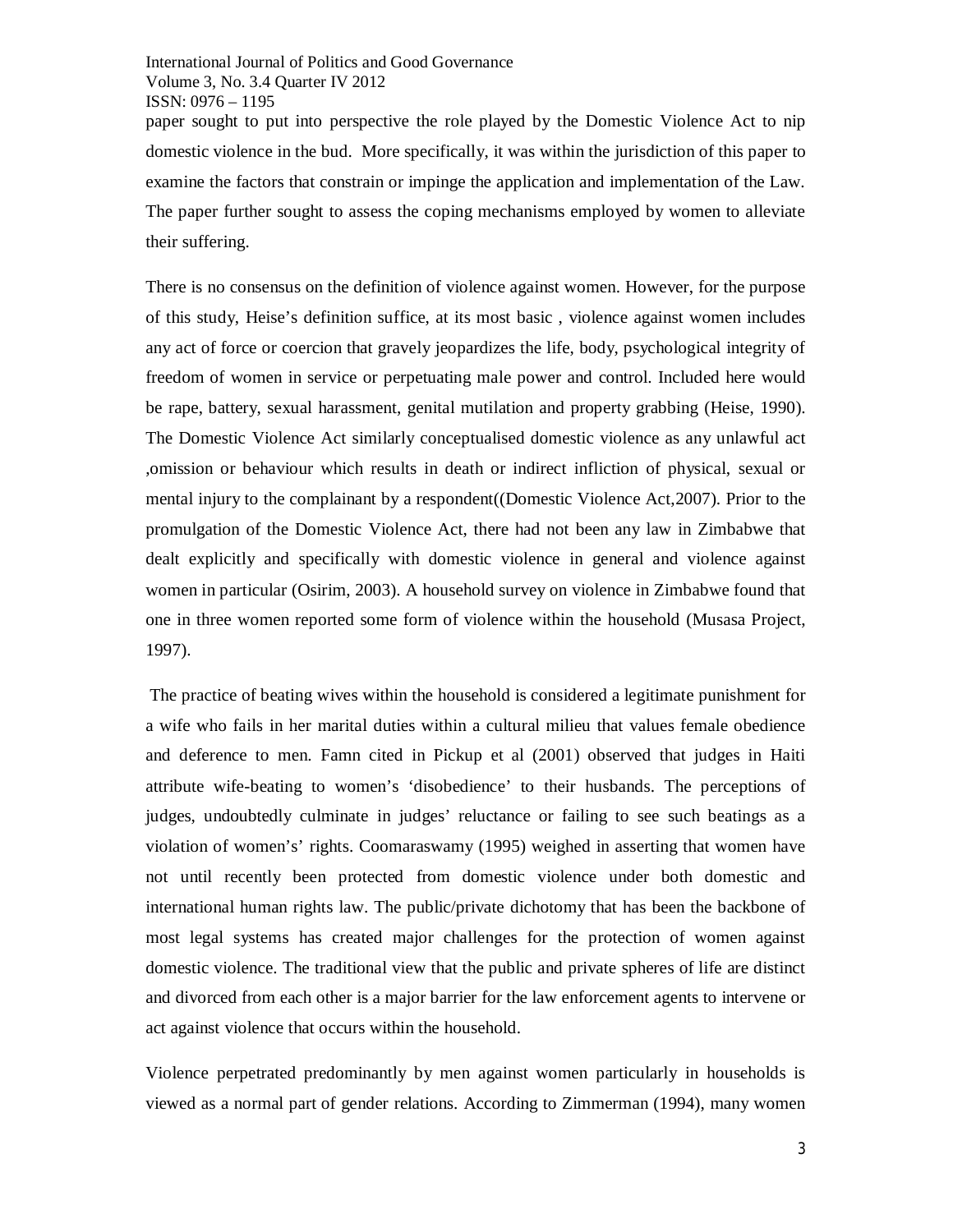opt to remain silent about violence perpetrated against them by men for fear of reprisals or that the attacker will retaliate and further harm them. Women are reluctant to report forms of abuse against them for fear that reporting may bring shame and damaging their own and families' reputation. While women may perceive and feel that violence against them is both painful and wrong, they may not necessarily define it as a crime. In such circumstances, women are expected to endure any forms of violence perpetrated against them in order to save their marriage and keep their relationships or marriages intact. Furthermore, many cultural beliefs reflect widespread tolerance of violence against women as a normal aspect of gender relations. The belief that violence is an indicator of love has existed for many years in many parts of the world. A study carried out by Wood and Jewkes (1997), in Cape Town, South Africa revealed that sexual assault was a regular feature among pregnant teenagers' sexual relationships.

#### **STATEMENT OF THE PROBLEM**

When the Domestic violence Act came into in 2007, it was regarded as the most progressive and panacea law for the empowerment of women in Zimbabwe. While the Zimbabwe government should take credit and applause for its commitment and endeavour to empower women through the Act, there is however need to evaluate the impact of such laws. Such an evaluation is critical as it will unravel whether the Act is an effective tool for the protection of women against domestic violence given that similar laws passed in other African countries failed to yield desired results as women continue to be subjected to various forms of abuse. Most significantly, literature on women empowerment and domestic violence tended to generalise and homogenise women regardless of class, age and geographical location. There has been very little research conducted in relation to the experiences of women in rural areas vis-a –vis these numerous acts passed to date. This paper attempts to fill this knowledge gap by examining the experiences of women in rural areas pertaining to the implementation of domestic violence act. This paper is useful and relevant in the sense that it will lay bare the differences inherent in women found in different geographical locations that have a bearing on their lives. It is further envisaged that this paper will no doubt enlighten policymakers to consider context specific conditions when crafting policies to meet the needs of people. The need to understand what women have experienced and continue to experience have given the research this deservedly impetus.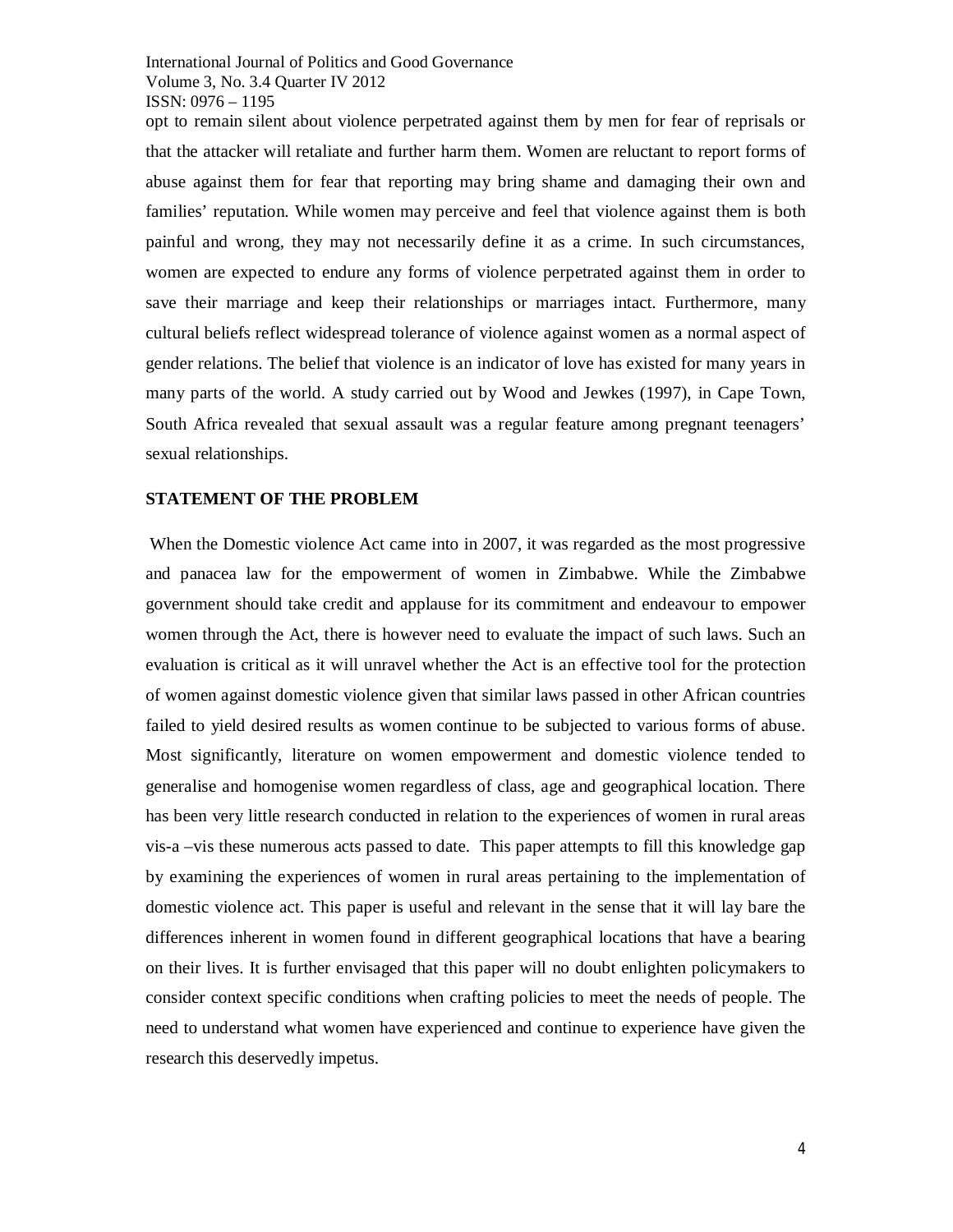## **THEOERETICAL FRAMEWORK**

This study is premised on Gidden's (1984) Structuration Theory which recognises the existence of the duality of the structure and action. At the heart of Giddens' theory is the analysis that structure and action or agency constitutes each other since neither the structure nor action or agency exists independently. A Structure, put simply, is a regular pattern of behaviour in society. In other words, structures are the grooves of accustomed, habitual activity into which peoples' lives fit. In this study, structures can be taken to mean the family, place of residence, level of education, poverty, traditional culture and belief systems that take hold of peoples' lives and without realising it, individuals become subjected to their power. From this point of view, one can see that individuals cannot completely control either their own lives or the structures in which they are embedded. Thus the implementation of the Domestic Violence Act is hampered by societal structures such as the family, traditional practices and expectations that make it difficult for women to report abuses committed against them to the law enforcements agents. Legal instruments, in this case, the Domestic Violence Act enacted to empower women and reduce cases of violence against women will not bear any fruits because wife battering is part of tradition and custom. The implementation of the Domestic Violence Act in rural areas is also problematic since the ways in which public awareness on violence against women can be raised is limited. Some of the strategies like, popular theatre and drama, large-scale advertising on billboards and in the media are that can be used to challenge ideas and entrenched belief systems to change the representation of women and violence. The rural setting in this case is a structure that constrains the implementation of the Act to reduce cases of violence against women. It can also be argued that structures are enormously influential as they are fixed and inflexible because they are bolstered by moral beliefs, material interests and sanctions. Since the interplay of structures and agents is at the fulcrum of Giddens' Theory , it becomes clear that although structures influence human behaviour, conversely, the reverse is also true, because in some cases, social actors, in this case battered women circumvent social structures alluded above and control their lives. An abused woman, irrespective of societal structures can employ an array of coping mechanisms to improve her situation.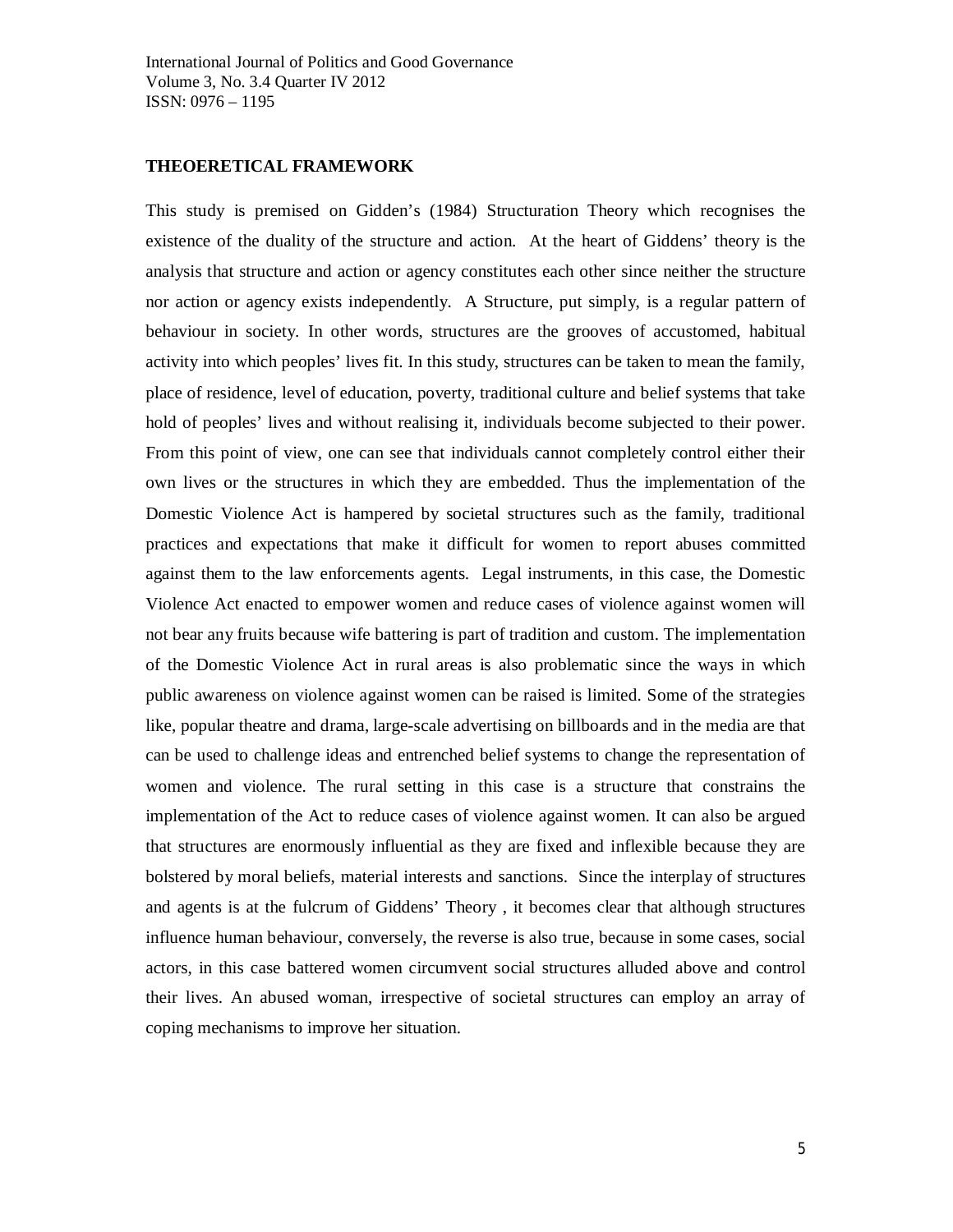## **RESEACH METHODOLOGY**

The study employed a qualitative research design since it is exploratory in nature thereby allowing an understanding of women's lived realities in their social, cultural and economic context. Qualitative methodology best captures women's views and experiences on domestic violence and Domestic Violence Act since it provides a contextualised description of women behaviour that helps in understanding how and why they respond to the Act and the continued abuse they are subjected to. It was chosen because it sheds light on the factors that impinge the implementation of the statutory instrument because it encourages the battered women to explain their situation and the reasoning that goes into their decision making as well as their strategising. According to Bless and Higson (2000), qualitative research methodology involves detailed verbal descriptions, cases, settings and systems obtained by interacting with, interviewing and observing social phenomenon. Data generated by a qualitative methodology is rich in description, in this case, on the impact of the Domestic Violence Act in empowering women in rural setting as well as eliciting factors that foster and impede the implementation of the Act. Unstructured interviews, key informant interviews and focus group discussions (FGDs) were the key data collection instruments employed in this study

## **Unstructured interviews**

They were employed as the main data gathering tool as they enabled the gaining of in-depth assessment on the factors that impinge or constrain the full implementation of the domestic violence act. Thirty women were interviewed to enable the researcher to get as much information as possible. The tool was most suitable as it ensured a 100 % rate thereby allowing the researcher to capture a lot of meaning and depth to both the spoken word and bodily expression which was quite useful in revealing hidden convictions given that in the majority of cases the victims found issues of domestic violence not to easy to say out.

#### **KEY-INFORMANT INTERVIEWS**

These were carried out with individuals tasked with the implementation of the Act like officials in the ministry of women affairs, gender and community development, Law enforcement agents, village head and the chief responsible for area. Key informant interviews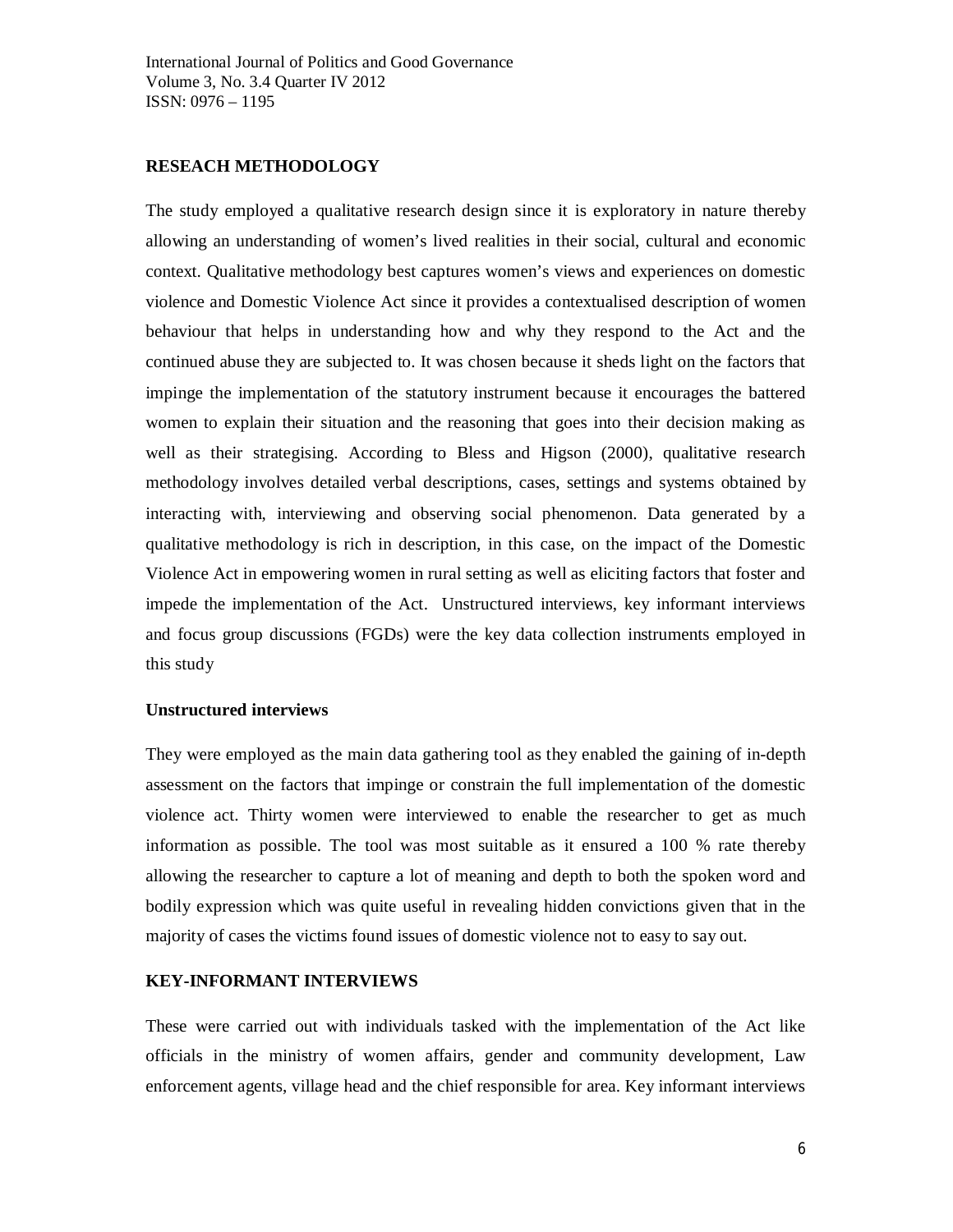International Journal of Politics and Good Governance Volume 3, No. 3.4 Quarter IV 2012 ISSN: 0976 – 1195 were employed to complement unstructured interviews to elicit from the respondents factors that impede the implementation of the Act

## **FOCUS GROUP DISCUSSIONS**

Five Focus Group Discussions each comprising of six women was constituted to examine coping mechanisms employed by women exposed to domestic violence. This data collection method was quite useful because information generated through an interactive process of collective reflection which a Focus Group Discussion provides is vivid and inclusive. Focus Group Discussions were also employed to corroborate the narratives elicited both by unstructured and Key-informant interviews.

## **SAMPLING**

Purposive sampling was used to select the respondents since the researcher was very familiar with area under study. The units were thus chosen according to the researcher's own knowledge and opinion about the most convenient and appropriate respondents.

#### **PRESENTATION OF FINDINGS**

Information obtained from the respondents generally showed that the Act has not been fully implemented for women in the rural areas to enjoy the benefits that the Act can deliver. The ministry of Women affairs, gender and community development mandated to spearhead the empowerment of women in general and the Act in particular does not have complete autonomy and decision making authority to effectively execute its duties. The ministry lacks sufficient institutional and resource capacity to implement effective enforcement mechanism. Apart from historical and political reasons for the persistence of domestic violence particularly in the rural communities of Zimbabwe, there are more fundamental constraining factors that impede progress towards the alleviation of domestic violence. The constraining factors are presented below

## **FACTORS CONSTRAINING THE IMPLEMENTATION OF DOMESTIC VIOLENCE ACT**

#### **Lack of awareness of the law**

Lack of knowledge of the law and its provisions was cited by the majority of women interviewed as the major impediment to the full realisation of the' fruits' of the Act. A gender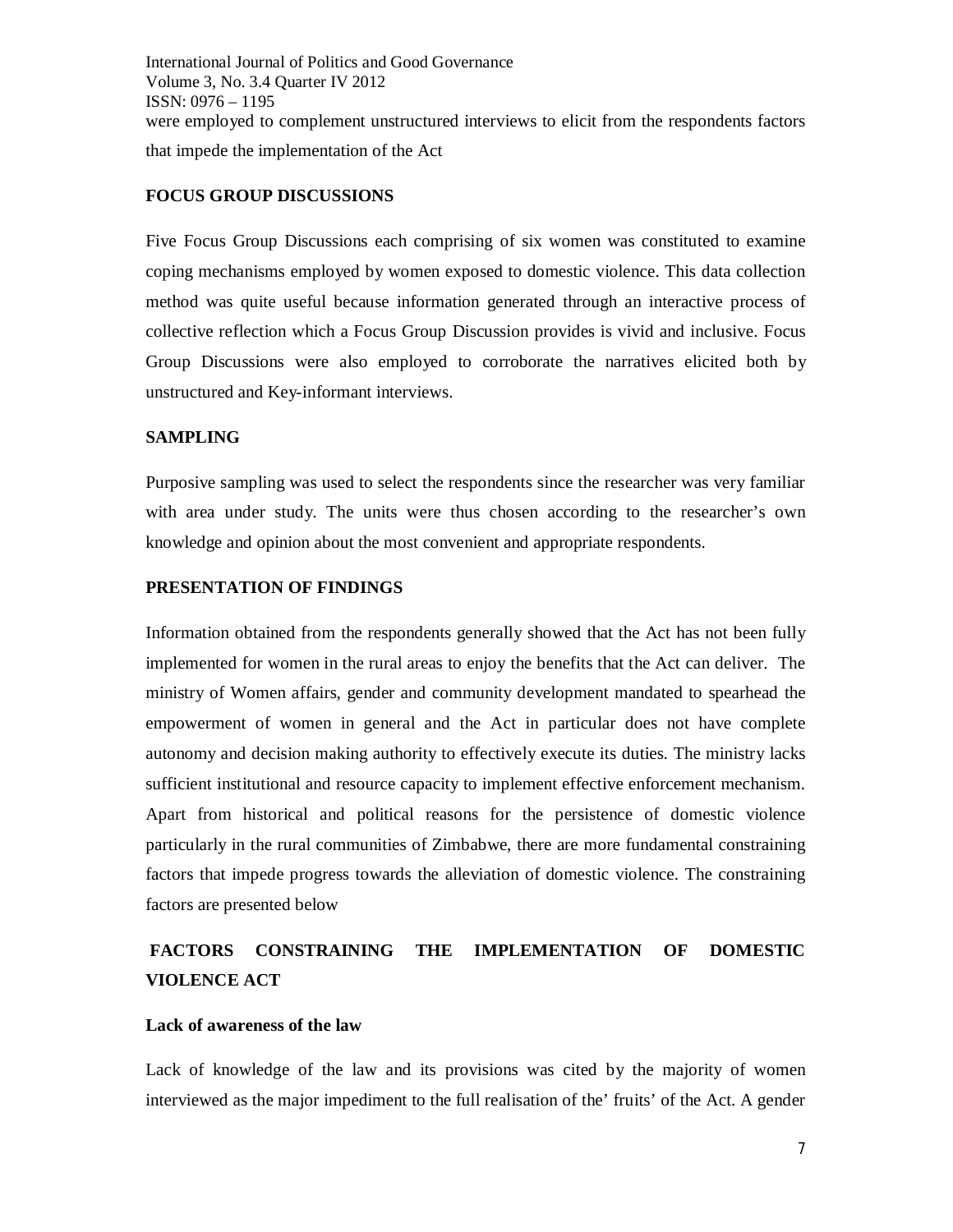officer stationed at Neshuro district offices about 25 km from where this research was conducted revealed that women are often not aware of the human rights instruments and laws that guarantee their protection. She attributed lack of awareness of the Domestic Violence Act to the unavailability of public education, advocacy and campaigning to challenge the representation or misrepresentation of women and violence. Popular theatre and drama, largescale advertising on billboards, in government offices and television are some of the ways in which public awareness on violence against can be raised. A police officer based at Matibi mission agreed with the sentiments expressed by the gender officer and further highlighted that domestic violence perpetuated on women is further compounded by the absence of channels to disseminate information and raise awareness of the illegality and unacceptability of domestic violence and challenge ideas and beliefs that perpetuate this heinous behaviour. Unlike in urban areas, one informant pointed out that the situation in rural areas is dire because there are no women organisations such as Musasa Project and Women Action Group (WAG) whose major objective is to promote the basic rights of women in Zimbabwe by providing education and information.

Another great challenge in implementing the Domestic Violence Act in the rural areas is the severe dearth of skills and expertise in the areas of law enforcement mechanism. It was observed that people tasked to assist with the implementation of the Act such as ward coordinators have only secondary or elementary background and no practical experience in issues that directly concerns women. The majority of these ward co-ordinators can only read and write. A police officer interviewed also observed that the implementation of the Act is further hampered by ward co-ordinators who see their roles as representatives of the central government and the ruling party. Carrying-out government and party programmes takes precedence over community concerns and needs. In one of the focus group discussions conducted, all the women participants agreed that the majority of ward co-ordinators see themselves as party activists understandably given that they are employed in the first place primarily because they are either members or sympathisers of the ruling party. Such an awfully inadequate personal capacity coupled with lack of awareness of the domestic violence act does not augur well for the effective implementation of the act.

#### **Women dependency on husbands**

The socially constructed dependency of women on their men counterparts was identified by the majority of the respondents as another major hindrance to the successful implementation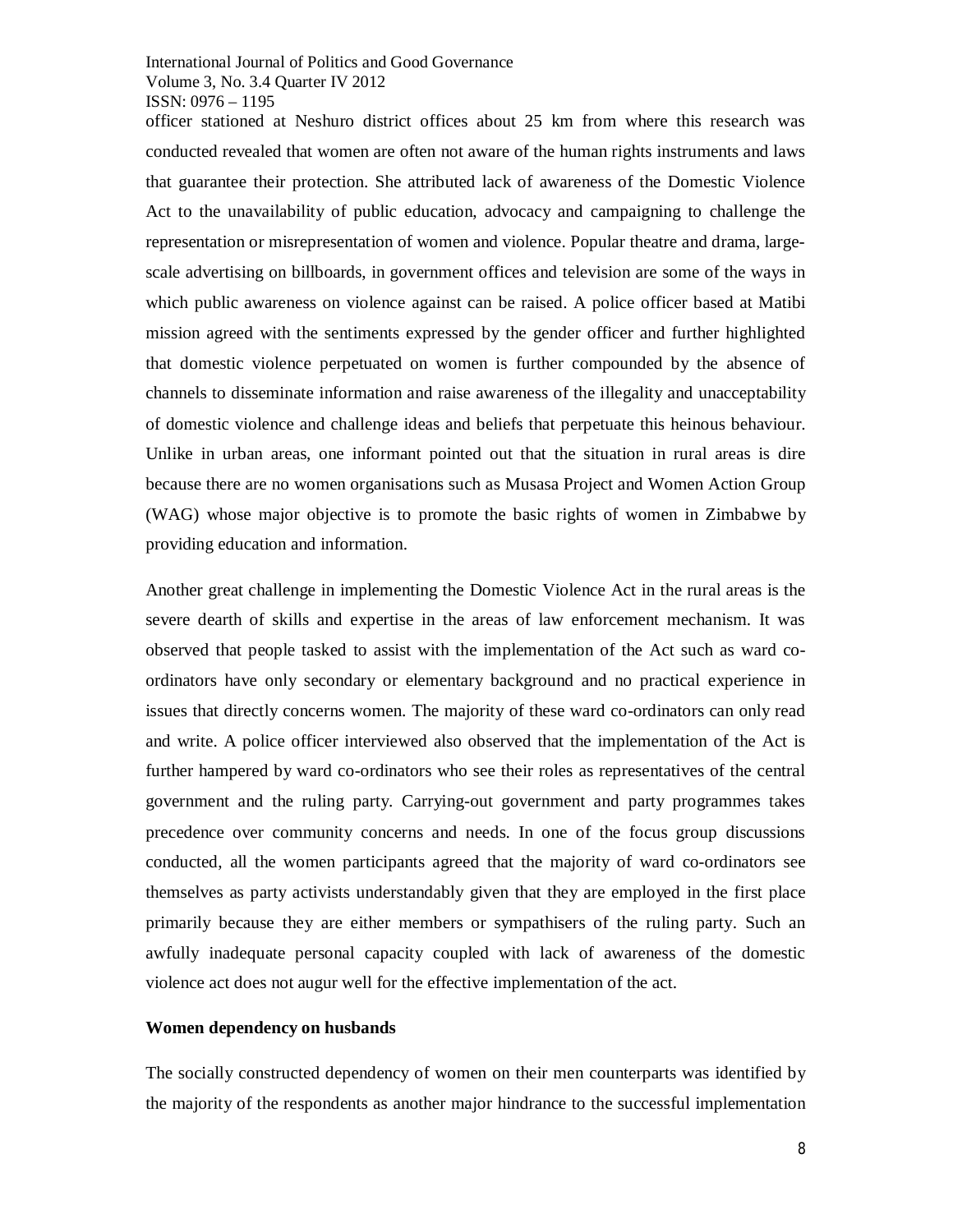of the Act. Lack of ownership of vital assets such as land, cattle and shelter; so critical to human livelihoods for rural dwellers particularly women make women more susceptible to violence and limited options to remedy the situation. Most women residing in the rural areas were found to be too economically dependent on their husbands such that even when violated they would find it difficult to report to the relevant authorities fearing that they would lose everything including basic necessities of life such shelter since it belongs to husband. High costs of legal action including exorbitant fees charged by Lawyers are unreasonable for the few women brave enough to take the bull by its own horns. Women in this study also revealed that it costs them about \$3 to get to the nearest police station to report their cases and they saw this as time consuming and costly because that amount can be used to buy food for their children. A survivor of domestic violence narrated the ordeal she experienced after she was advised by her young sister working in town as a maid to report her case to police. When the husband heard through the grapevine that his wife had reported him to the police, she was denied food and instantly made homeless since she was chased from the house at 'the dead of the night' during winter time. The fact that the Act does not provide material support to the victims when the male perpetrator is the breadwinner exposes the inadequacies of law and its inapplicability to women residing in the rural areas. The absence of safe houses to shelter victims of domestic violence particularly in rural areas make it almost impossible for women to articulate or report cases of abuse to the authorities. The gender officer noted that the government has only built one safe house in the city of Gweru, in Midlands province. A police officer with many years of experience dealing with domestic violence indicated that whilst the protection order is a legally binding document, its relevance in certain contexts such as rural areas is doubtful.

#### **Social attitudes, beliefs and perceptions**

Societal attitudes, beliefs and perceptions were identified by informants as both facilitating and at the same time impeding the implementation of the Act. Participants in the majority of focus group discussions felt that the enactment of the Act was retrogressive in the sense that it challenges African norms and values. An elderly community leader was so unequivocal, arguing that the Act should not only be ignored but challenged because it trivialises African manhood. In an interview conducted with a female teacher at local school, it was quite evident that many community attitudes and beliefs prevalent reflect the widespread tolerance of violence against women as a normal aspect of gender relations. Information emanating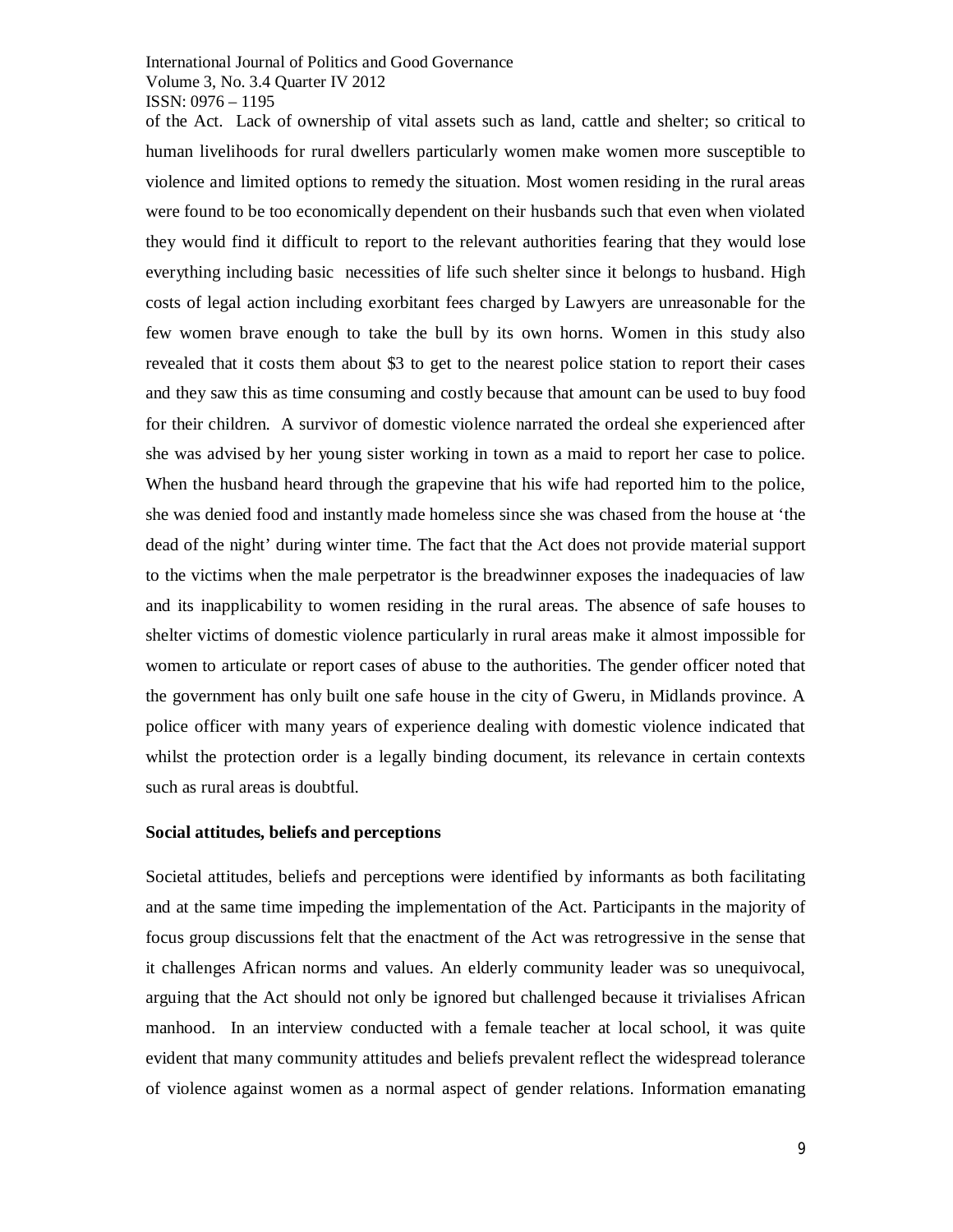from both unstructured interviews and focus group discussions was loud and clear that the community condones violence. This was demonstrated by respondents' lack of enthusiasm and even at times its refusal to talk about it and let alone condemn it. One survivor of domestic violence testified that neighbours only intervened when she was being attacked by her partner after realising that her life was in danger. Community's refusal to intervene in domestic affairs when called upon to render assistance undermines the Act in reducing violence against women. Lack of assistance usually arises from the sense that the quarrelling parties can solve their domestic problem amicably without any external assistance. The researcher also found that there was lack of consensus in the community regarding violence perpetrated against women. Some respondents felt that any violence is wrong irrespective of what might have happened, while others were of the view that violence between intimate partners within the home is the fault of the wife rather the husband. Women are usually blamed for violence because of their lack of respect and failure to take care of the husband's relatives. The majority of the respondents interviewed believed that physical violence against women in the domestic context is justified

The shame resulting from being 'violated' coupled with a general respect for the traditional African family values often lead women themselves to turn a blind eye to violence perpetuated on them. The Chief, under whose jurisdiction the area falls confirmed in an interview with the researcher that although the piece of legislation appears sound and quite useful, it cannot be widely enforceable because it runs counter to community norms. The Chief further indicated that cases of violence against women increased tremendously with the introduction of the Act. Many men are now resorting to abusing their wives just to prove a point. The belief that wife beating is a sign of love was quite strong in this community. The traditional African culture has been used as a justification for abusing women as women themselves have been nurtured and internalised the belief that a man who does not beat his wife when she makes a mistake does not love her. This kind of thinking makes it acceptable for women to be abused by their partners.

#### **The dual legal system**

The dual legal system that obtains in the rural areas whereby customary and general laws operate side by side was identified as a major factor constraining the effective implementation of the Act. The hybrid of the legal system where customary law operates alongside civil laws put women in a disadvantaged position. The gender officer observed that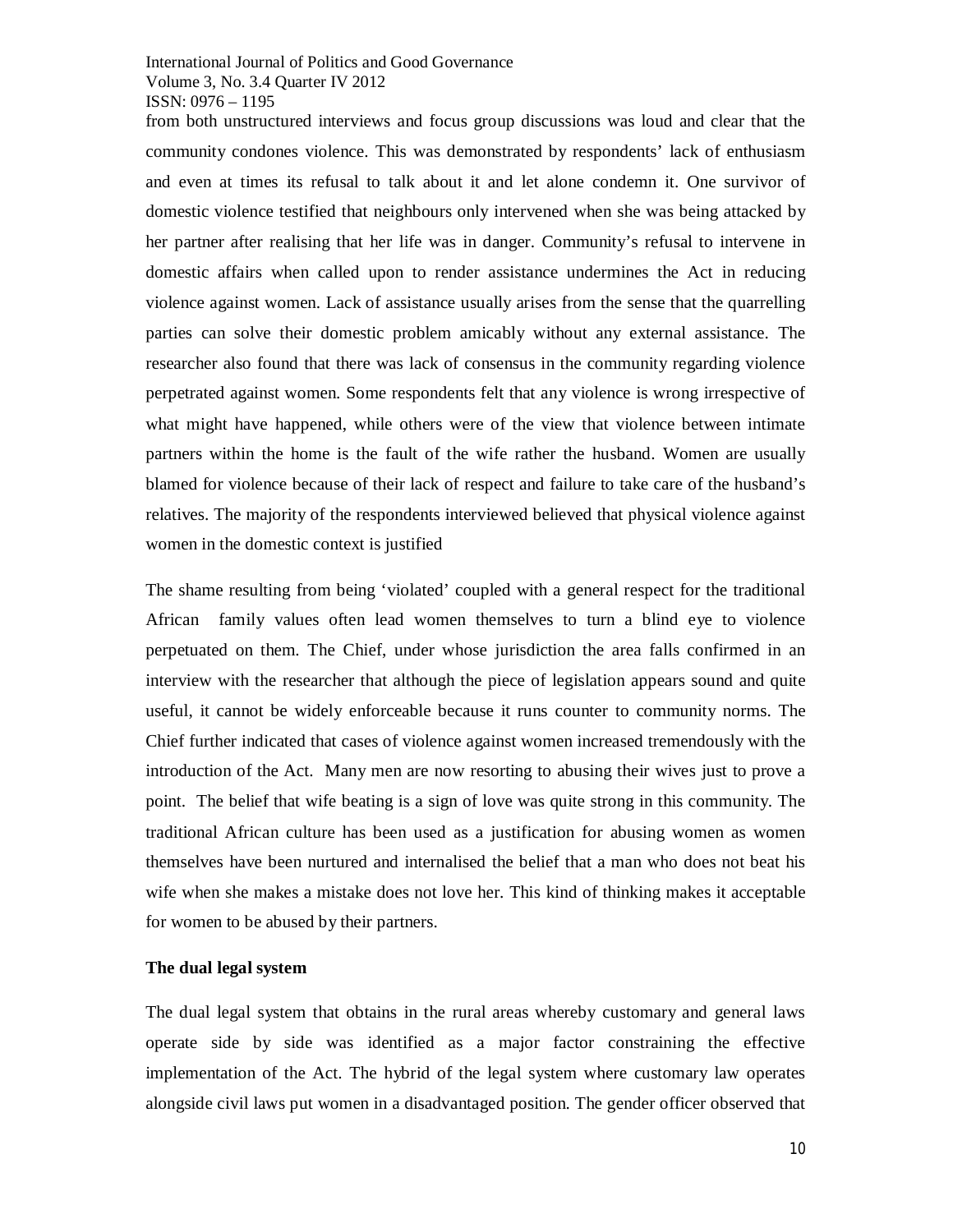while the civil law is used for crimes committed in the public sphere, in many cases however customary law remains strong for matters relating to the private sphere. The traditional Chief conceded that even though the customary law plays second fiddle to the civil law in eyes of the state, he quickly pointed out that for many women particularly those residing in the rural areas; the customary law is more readily available and accessible. The customary law has a negative influence on domestic violence as it tends to perpetuate and entrench unequal gender relations which breed violence against women. The realities of domestic violence under customary law are not recognised, jeopardising the opportunities of women to seek legal recourse in traditional courts. To compound the situation, the customary law places men as heads of the households and breadwinners resulting in women being economically dependent on their husbands or partners.

#### **Weak enforcement mechanism**

Since legal instruments cannot act on their own and need people to put life into them, this makes the role of police central to the successful implementation of the Domestic Violence Act. Several informants reported that police officers are reluctant to assist women who report cases of domestic violence. A Police officer indicated that cases involving domestic violence cannot be successfully prosecuted. One challenge cited by the police officer was that women who made charges of domestic violence often subsequently withdrew their cases. Since police performance is judged on the basis of cases that are laid and then prosecuted, the police details become reluctant to invest time and energy in issues involving domestic violence because of fear that women would withdraw charges, leaving them with an unprosecuted case. This meant that the police officers' hands are tied when it comes to the implementation of domestic violence at the local level in rural areas. Another police officer also said that lack of resources militate against their endeavours to reduce the prevalence of violence. Only a miniscule portion of the resources is allocated specifically for cases involving domestic violence. Women survivors stated that police officers are the weakest link in so far as the enforcement of the law is concerned. They cited police corruption as a cancer that is seriously compromising the work of police officers. Police officers are only eager to investigate cases after having been given something. Since most women in rural areas are poor, they can't afford to give these offers bribes demanded before dockets can be opened. One woman reported a case where her partner who had battered her bribed the police and the case was closed.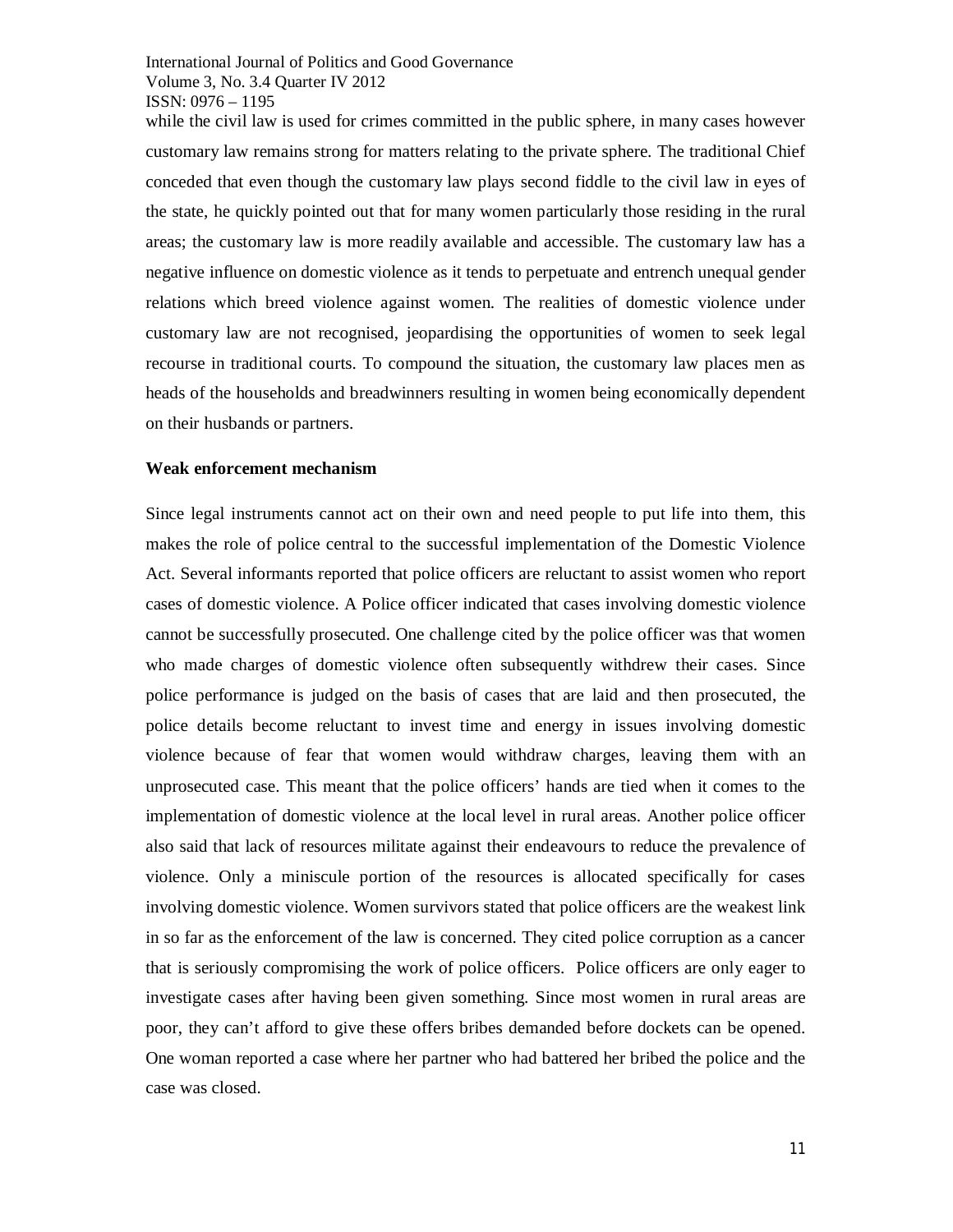### **Fear of stigma**

Neighbours and relatives, particularly in-laws have often discouraged and at times even tried to stop women from pressing charges against her husband fearing that this would attract unnecessary attention thereby tarnishing the image of the family. Families have been also known to reprimand and to socially isolate a woman for pressing charges. Fear of shame was identified as one of the greatest challenge that prevents women from lodging their complaints with the law enforcement agents. It also emerged during one of the interviews that most women did not want to report the abuse since they were ashamed of giving the impression that it was their fault. Many women therefore justify their injuries sustained during domestic violence by saying that she fell or bumped against the door.

## **COPING MECHANISMS EMPLOYED BY WOMEN FACING DOMESTIC VIOLENC**E

Women can devise several strategies to ameliorate their suffering. The majority of the respondents highlighted that initially they try to resolve the abuse on their own and if the abuse continues may turn to friends and neighbours for assistance. Women build on their relationships with other women in the communities to protect themselves from violence perpetuated within the private realm. The networks forged by these women provide emotional assistance. The social networks created are expected to build consciousness of violence against women. It was pointed out in one of the focus group discussions that they normally teach themselves through dialogue with each other to raise awareness of domestic violence in particular and other issues in general.

Women in violent relationships may also seek help from traditional healers whom they believe can be able to appease the violent spirit possessed by the aggressive husband through traditional medicine and customary rituals. Love potions were also cited as another strategy adopted by most women to reduce levels of violence. In the event that the informal sources of support have failed, battered women can still have another option. They may resort to formal structures such as religious institutions and law enforcement agents. The majority of women said that they would take their cases to the police officers after having exhausted the informal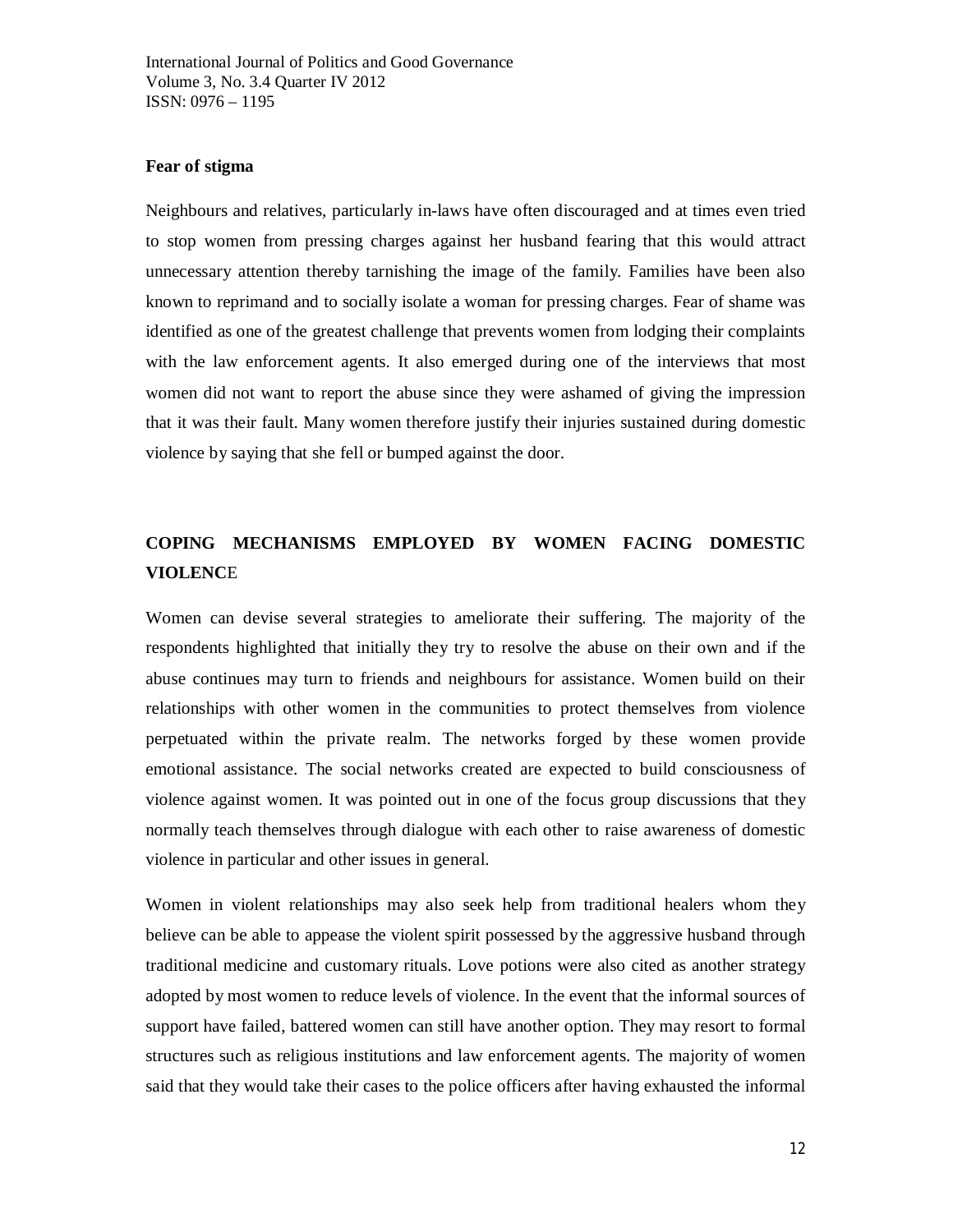justice system. It was important to note that quite a sizeable number survivors of domestic violence sought refuge in newly emerging Apostolic churches such *hambakuku*. These churches were thought to be very useful because battered women can seek protection from them without reprisals because the abusive partner feel the pastors of these churches posses powerful spirits that cannot be over powered by a normal being. It was pointed out that these pastors can also predict what will happen to the families of these followers through their prophecy. One woman confirmed that she was frequently abused by her partner before she turned to one of these Churches. She later used her close relationship to the pastor to influence the husband to repent and later became a staunch believer and the abuses that were a day occurrence ceased.

## **DISCUSSION OF FINDINGS**

The paper revealed that although the state has enacted a progressive legislation to combat domestic violence in the name of Domestic Violence Act, cases of abuse perpetrated against women continue to increase unabated particularly in the rural communities. This has been attributed largely to the failure to adequately implement and enforce the Act due to several constraining factors subject to discussion in this article. As this study revealed, women continue to be abused simply because they are women. As the findings of this study confirmed, women in rural areas are more bound by the yoke of patriarchy rendering the Act a mere academic exercise incapable of preventing abuse perpetrated on women. A general lack of awareness of the existence of the law meant that the Act is far from being utilised. The unavailability of communication tools such as radio and television in the rural set up meant that lack of knowledge of the law is a huge hindrance for the Act to have a desirous effect. Thus ignorance of the Law has negative repercussions on women's health and status in relation to issues of domestic violence. As a structure, ignorance is so constraining in the sense that it prevents women from using the law as a bulwark against domestic violence. Notwithstanding its attractiveness, the Act rather inadvertently operates to further marginalise and suppress women.

The absence of women organisations in rural areas that did a sterling job in reducing the prevalence of domestic violence through awareness campaigns in urban areas meant that women in the rural communities were left behind. Women organisations are critical since they can offer a variety of support services, addressing women's physical and emotional needs including their needs for temporary and possibly long-term shelter. It was also quite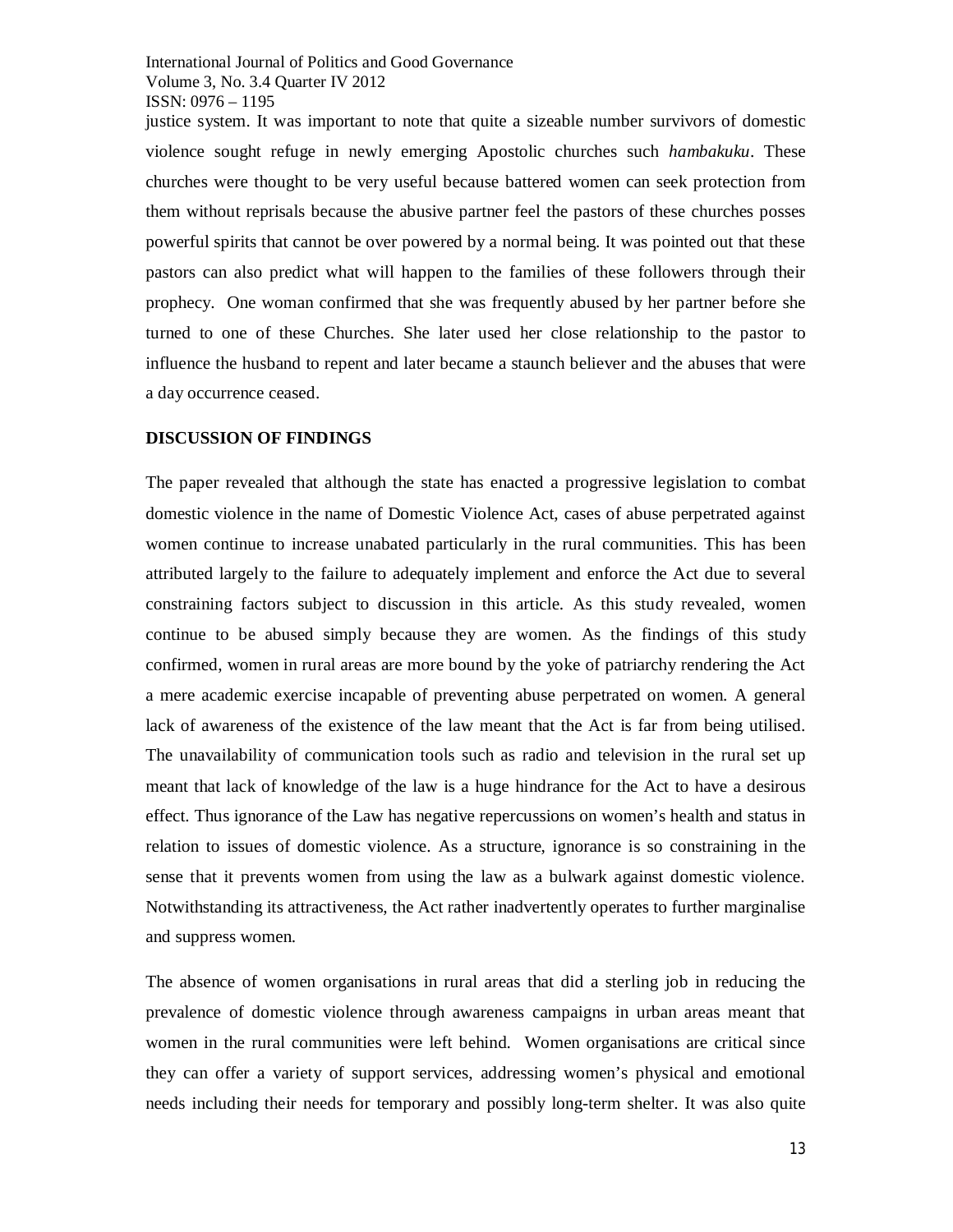revealing that the law on its own cannot deliver the goods. These findings corroborates Gonzalez-Sanchezs'(1998) arguments who opined that lack of legal awareness of the law and fear of exacerbating the aggression by the abusers largely accounts for the dismal failure to arrest cases of domestic violence particularly in rural areas. It can be argued that the enactment of the law has seen an upward trend in cases of violence. In this regard, the Act has backfired as the husbands in response defied the law to maintain and perpetuate their hegemonic masculinity through further beatings of their partners. Violence is seen by the majority men in this case as an instrument to ensure continued control over resources and decision making at all levels of society. These findings are in tandem with observations made by Hecht (1999) in Senegal on female genital mutilation in that country. It was reported that in one village in the south, 120 girls were circumcised *en masse* in response to a legislation that has been enacted prohibiting female genital mutilation. In light of the above, one can deduce that laws can sometimes have a detrimental effect since they can compound an already bad situation. Instead of providing a window of opportunity for women to improve their status, the reverse obtains. As a result, laws enacted with good intentions may produce negative outcomes thereby further worsening the situation of intended beneficiaries. It is therefore prudent to note that whereas the Act could bring enormous benefits to the urban folk, the situation cannot be replicated in the countryside because of different circumstances mediated by different geographical locations. For the rural dwellers, the law becomes another conundrum with which women need to contend with to empower themselves.

Prevailing attitudes, perceptions and belief systems in the rural areas have been also noted as other militating factors in reducing cases of domestic violence. The widespread belief that women are known to be beaten or abused by their partners as a normal part of gender relations has limited the effectiveness of the Act. Such an attitude undermines the capacity of survivors of violence to report cases of domestic violence to the law enforcement agents. Instead such women subjugate themselves and remain 'holed up' and keep problems to themselves. While women perceive and feel that violence against them is both morally wrong and painful, they may not necessarily define it as a crime. Cultural beliefs and attitudes undermines women's resolve to report various forms of abuse to the authorities for fear that reporting may bring shame and damaging their own and families' reputation. More significantly, cultural beliefs reflect widespread tolerance of violence against women as a normal aspect of gender relations. Violence against women is perceived and understood as a vital part of social relationships in some cases. Cultural norms have developed overtime to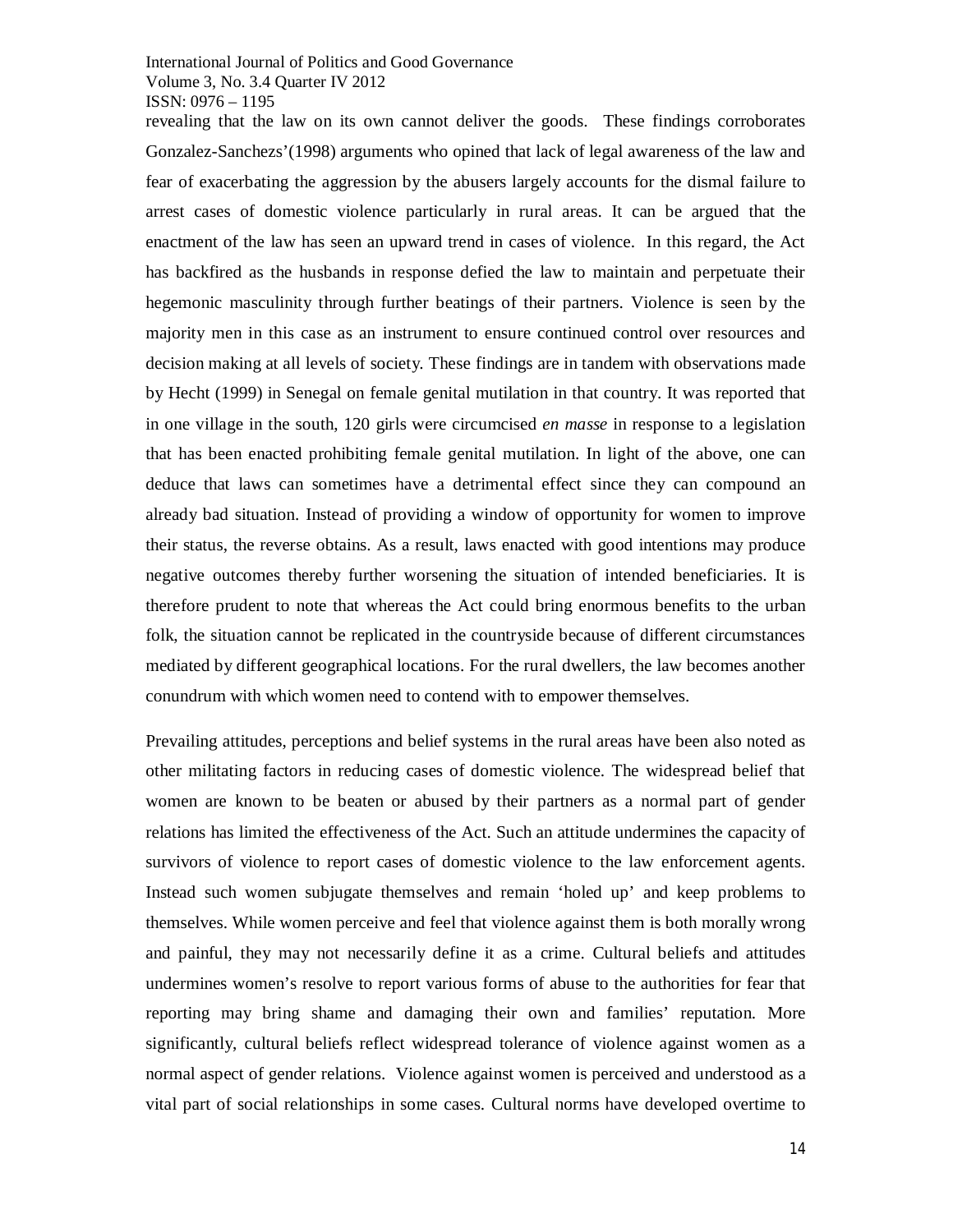justify, sustain and perpetuate men's sexual coercion of women as well as other forms of violence towards women (Kelly, 1998.) The belief that violence is an indicator of love was found to be prevalent in the area of study. This observation is corroborated by Wood and Jewkes (1997) who discovered that sexual assault was a regular feature among pregnant teenagers' sexual relationships. It can thus be argued that community attitudes and beliefs more often impede the effective implementation of the Act. Traditional culture has been used to justify the abuse of women as women themselves are nurtured to believe that violence perpetrated on them is a sign of love and part of the game.

The dual legal system that prevails in most rural areas whereby customary and general laws co-exist is hindering the effective implementation of the Act. Women are more likely to seek help from the village chief because of his respected and widely accepted role in conflict resolution and peace building than goes to the police officers. The fact that the realities of domestic violence are not recognised under customary law highlights the complexities and weaknesses inherent in the Act. Ironically, women in rural areas would neither report cases of violence to the police nor to the Chief because they feel that a Chief would not necessarily offer them neutrality and support. On the hand, they are reluctant to go to the police since the later use general laws which are considered inappropriate in rural areas. Such a scenario highlights the constraints on women's ability to act and a lack of community responsibility to assist vulnerable members of the community. The public-private sphere that has been the backbone of most legal systems has also created major challenges for the protection of women against domestic violence. The traditional perception that the two spheres of life are distinct and divorced from each other is a major barrier for the law enforcement agents to intervene or act against violence that occurs within housed.

Poverty as a social structure determines options women can use to resist and tackle violence perpetrated against them. Put simply, poverty limits the choices women can make around staying in violent relationships. Poverty constrains women's ability to make decisions and lack of control of resources puts a severe dent on women to challenge violence from a husband or partner. As Kandiyoti (1998) observed, women's economic dependency on men and the cultural value attributed to being a proper wife may lead women to decide that the troubles of contradicting these gender ideologies are worse than those of staying with a violent partner. Women can then endure years of violence without telling anyone since they are economically dependent on their husbands. Lack of ownership of vital assets such as land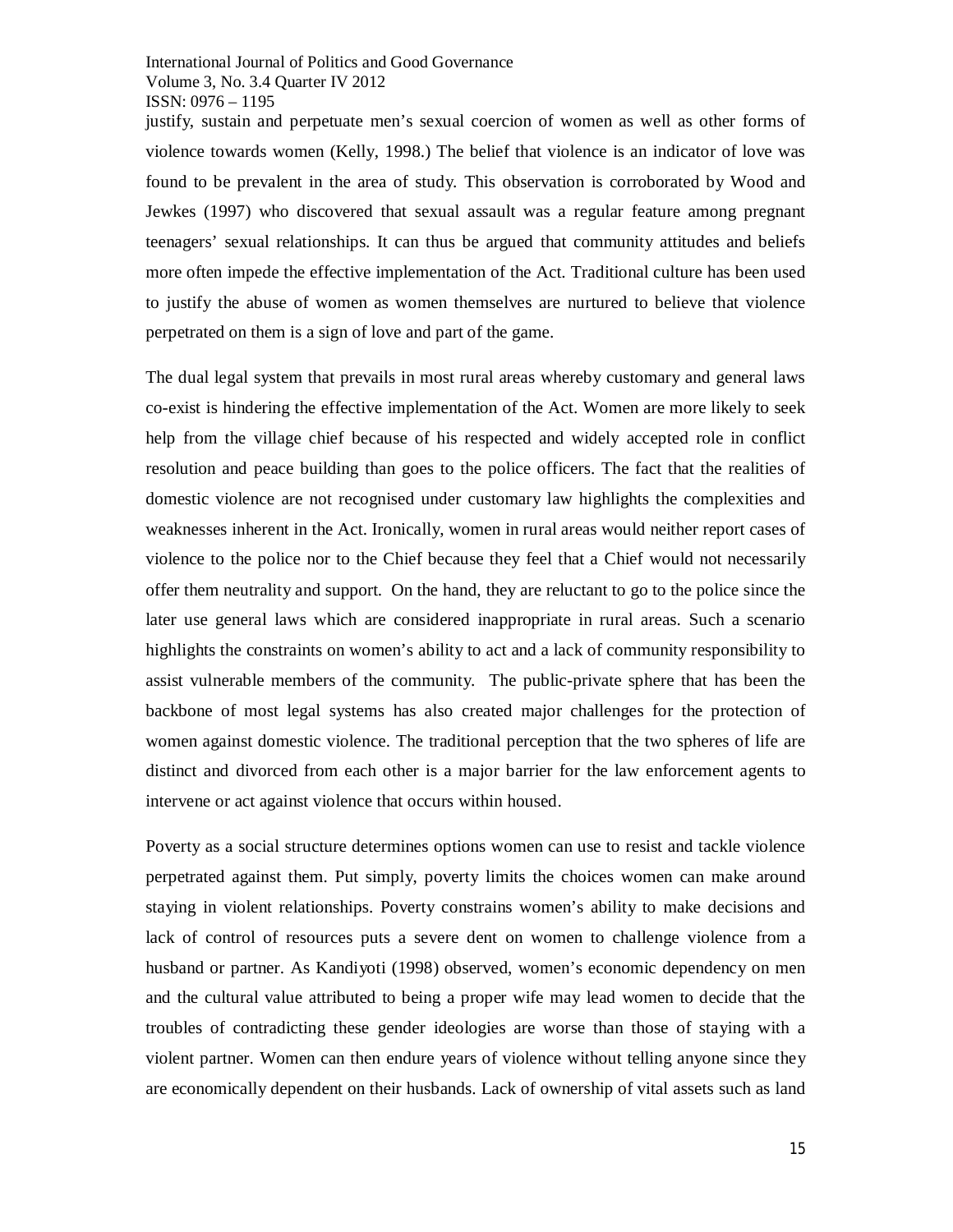and cattle acts a disincentive for women to take action against their aggressors. The most plausible option for women is to leave and find another place to live away from the abusive husband. This is however a challenge for women living in rural areas. A protection order, a provision contained in the Act then becomes a useless and irrelevant part of legislation because women living in rural areas cannot utilise it since they cannot temporarily be separated from their 'home' they share with the husbands. Lack of safe houses in rural areas that can facilitate protection orders meant that women have no option other than continue staying with an abusive husband. Women who depend solely on their husbands for survival may not accord high priority to issues of domestic violence. For them, violence is not the most pressing issue they are facing, but as one issue among others facing the community. More significantly, poverty in the majority of cases decreases poor women's access to those institutions that are supposed to protect them. One can further insinuate that women in rural areas have poor or lack of support networks and friends in whom they can confide when confronted by violence.

The intimidating nature of state institutions to the majority of women is another huge barrier for them to circumvent in order to get any remedies. The hostilities shown by law enforcement agents towards abused women have serious repercussions on the capacity of the Act to diminish violence against women. The propensity to trivialise women issues usually shown by police officers does not augur well for the enforcement of the Act. Police details are rather cold and indifferent when dealing with issues that are confined to women. Travelling to report cases of domestic violence was viewed as intimidating, costly and time consuming by women staying in the countryside. The three levels at which law operates identified by Schuler (1992) provides useful insights to understand the persistence of domestic violence despite endeavours made to eradicate it. She identified a substantive level, (the actual law itself), a structural level (the organisations and structures that enforce the law) and last but not least, the cultural level (the beliefs and attitudes held by the wider community). The levels mentioned above work in unison and are complimentary. As a result, the Act cannot deliver the goods on its own since it is by hampered cultural beliefs prevalent in rural areas. At structural level, it becomes clear that the institutions and organisations such as the enforcement agents expected to implement the Act are ravaged with serious resource constrains as well as lack of political will.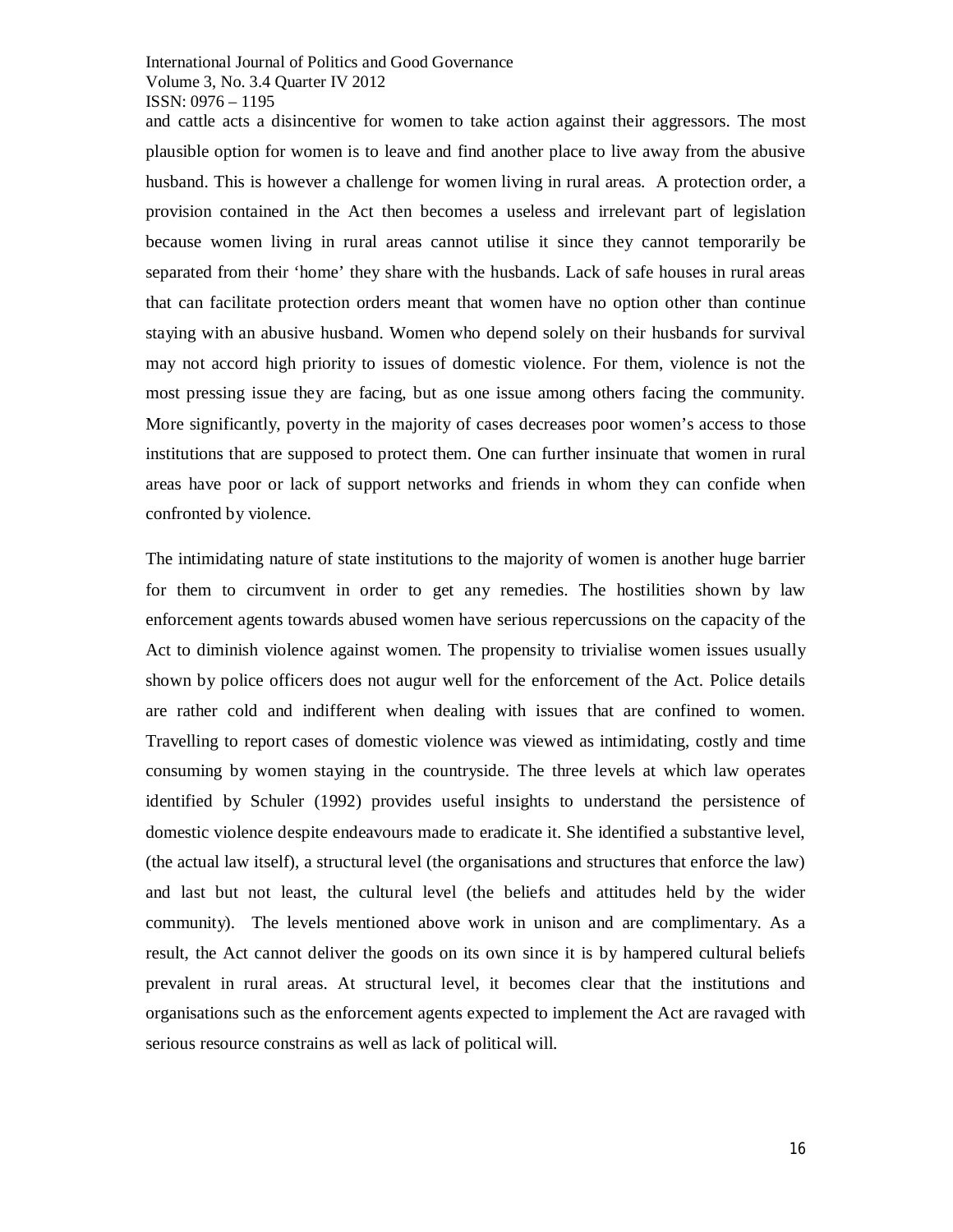Despite the constraining factors mentioned above that impede the effectiveness of the Act to reduce cases of domestic, it is very essential to point out that the Act still presented a window of opportunity, although small for women residing in the rural areas. In this, women as actors devise their own strategies to circumvent the structures that assist their subjugation. Social networks forged by women build consciousness of violence against women and raise awareness of the existence of the Act. It is important to highlight that women are not passive beings with no initiative to better their living standards. Women thus employ a variety of mechanisms that include love potions, seeking assistance from traditional healers as well as asking for divine intervention through pastors of certain denomination churches to check men's virility.

#### **CONCLUSION**

This paper provided an insight into factors that constrain the full implementation of the Domestic Violence Act to decrease the prevalence of violence perpetrated against women. As has been seen in this study, violence against women residing in the rural areas is widespread, pervading the whole community and systematically carried out. Violence against women particularly in rural areas is deeply rooted or entrenched such that it is difficult to eradicate it over a short period of time. The customary law, which is dominant in the countryside sanctions, reinforces practices and attitudes that condone women's subjugation. Put simply, the Act contains a sting in its tail as far as women issues are concerned particularly regarding domestic violence. Although the Act was celebrated by most women as a milestone in so far as women empowerment legislation is concerned, it is significant to note that domestic violence against women is worsened by gender imbalance which is expressed in power dynamics that systematically undermine and deny women's life choices and chances. Fear of social ostracism is a high price of challenging cultural norms and values that condone violence against women. This study also pointed out the limitations of the implementation of the Act. However despite the limitations and constraining factors that undermines the Act to protect women as well as giving them the opportunity for redress, the Act nevertheless is an essential blueprint of combating violence targeting women.